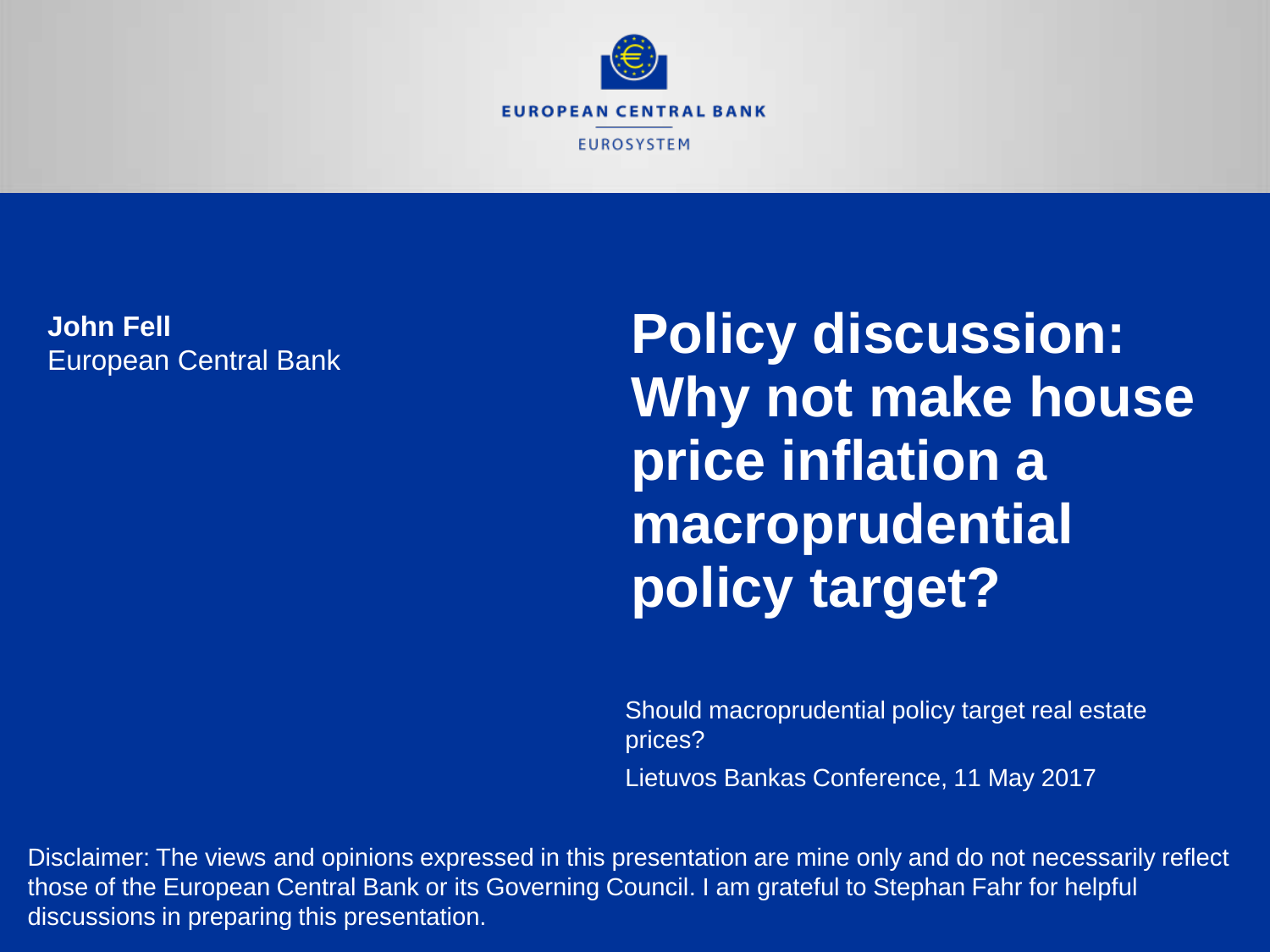

**Targeting Asset Prices – Lessons from the Monetary Policy Debate**



**Effectiveness of instruments** 

#### **3 Concluding Remarks**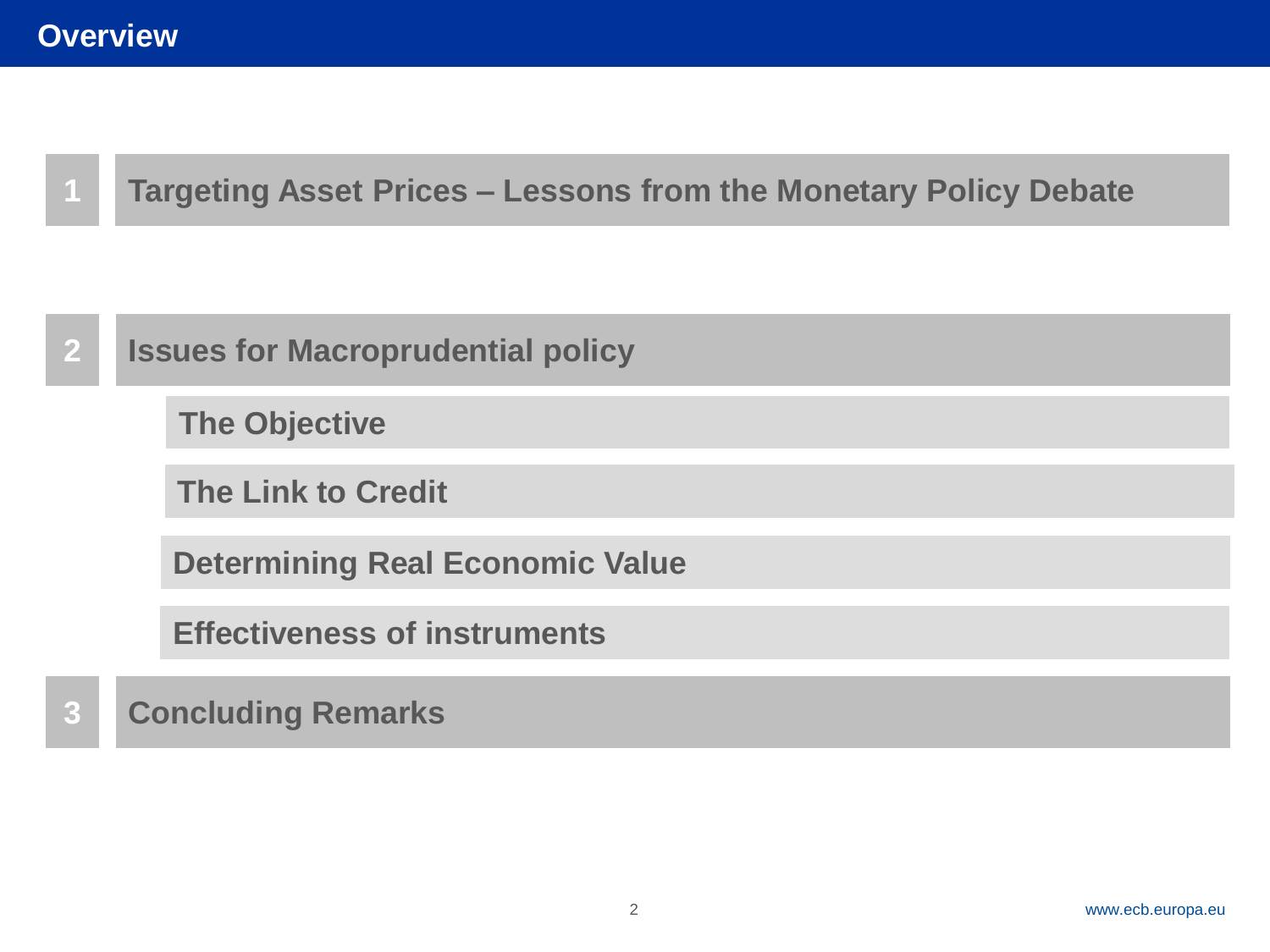# Should monetary policy target asset prices?

### **A 5-step argument in favor** (Cecchetti 2000)

- 1. Asset price bubbles exist
- 2. Booms and busts distort resource allocation, they affect the monetary policy objective and they threaten market liquidity and financial stability
- 3. Central banks are responsible for averting liquidity crises and for safeguarding financial stability
- 4. Bubbles can be identified sufficiently early
- 5. Central banks have instruments that can burst bubbles
- **Going above and beyond the primary price stability objective, monetary policy should address (and burst) asset price bubbles,**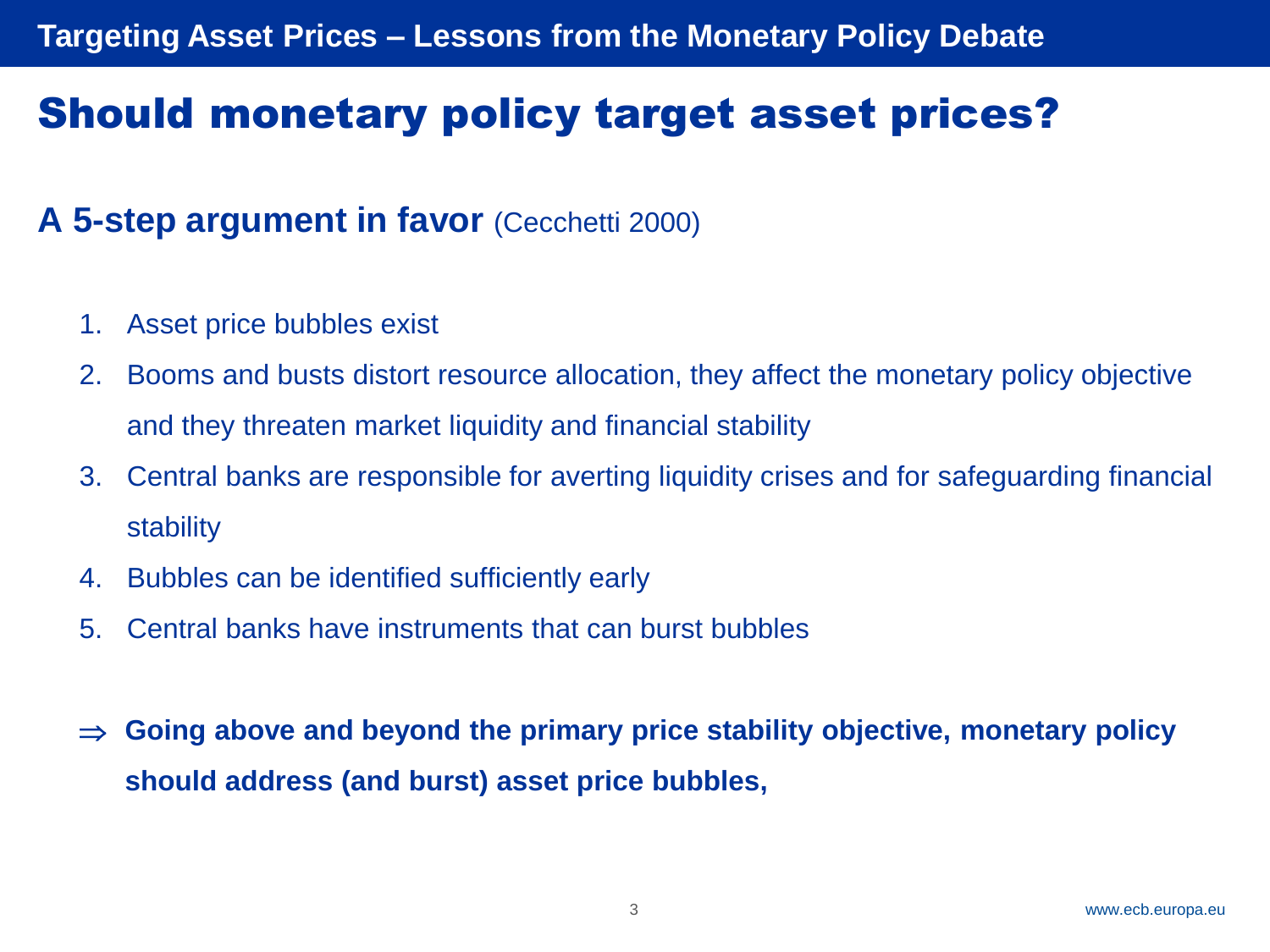# Should monetary policy target asset prices?

### **Main arguments against**

- 1. Bubbles cannot be identified sufficiently well in advance and Type I/Type II errors (misses and false warnings) do occur *Blinder and Reis (2005)*
- 2. Central bank instruments are too blunt (*Svensson (2017))* and may not be effective in stabilising inflation *(Iacoviello (2005))*
- 3. The central bank mops up after the burst *Greenspan (2002)*
- Pre-crisis **Jackson Hole consensus**: Monetary policy should only take asset prices into account to the extent that they affect inflation (favouring cleaning to leaning)

**Crisis has shown: "mop up afterwards" strategy does not work** (White, 2009)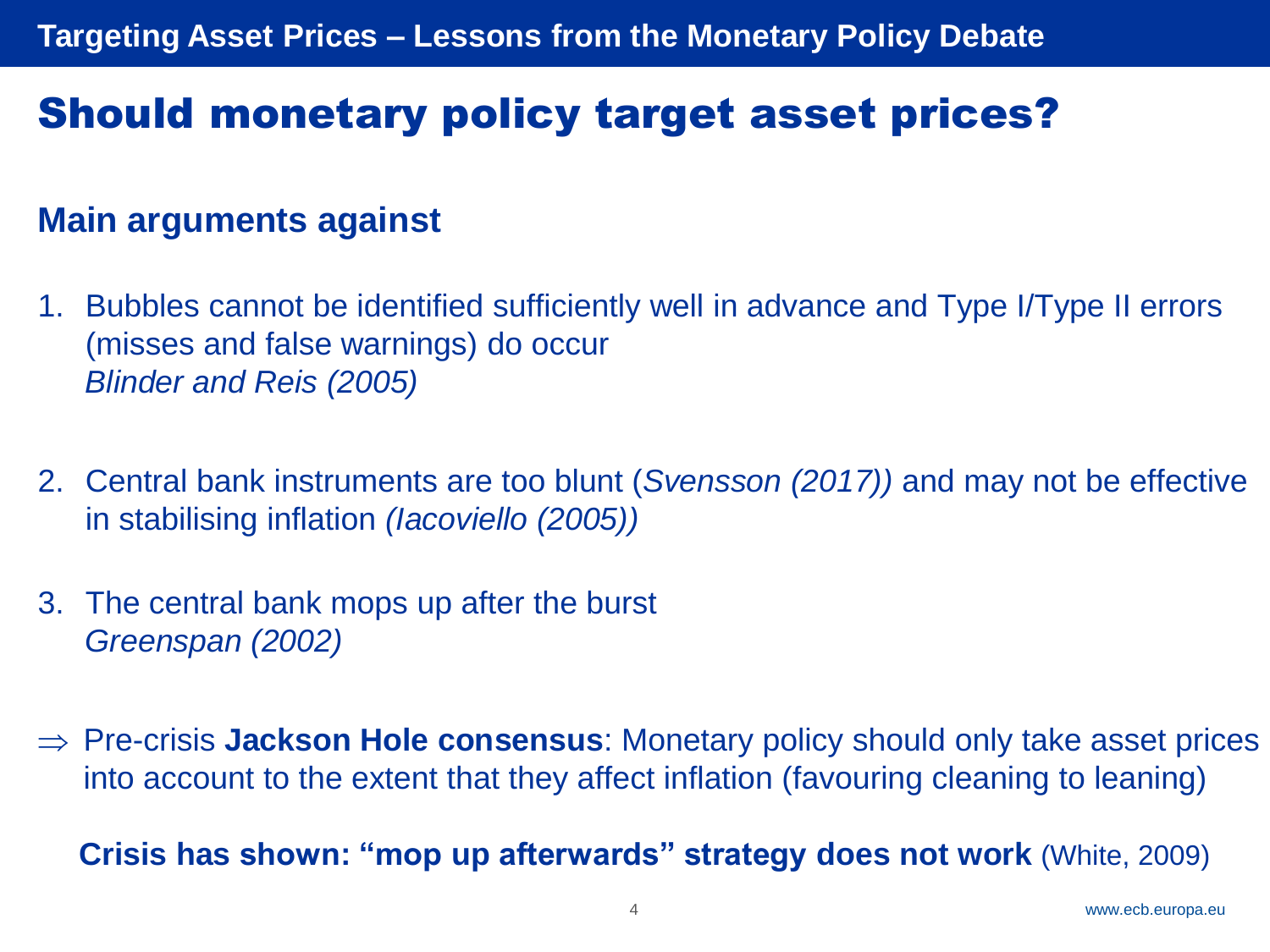#### **Issues for Macroprudential Policy: The objective**

### Should macroprudential policy target house prices?

### **A possible 5-step argument for targeting house prices**

| 1. House price bubbles exist                                                       |            |
|------------------------------------------------------------------------------------|------------|
| 2. Booms and busts distort resource allocation and threaten financial stability    | $\sqrt{ }$ |
| 3. Macroprudential authority is responsible for financial stability                |            |
| 4. Bubbles can be identified (early enough) $\Rightarrow$ Early Warning Models     | 2          |
| 5. Authority has instruments that can burst bubbles $\Rightarrow$ complete toolkit |            |
|                                                                                    |            |

**So, should macroprudential policy counter house price increases above and beyond their financial stability implications?**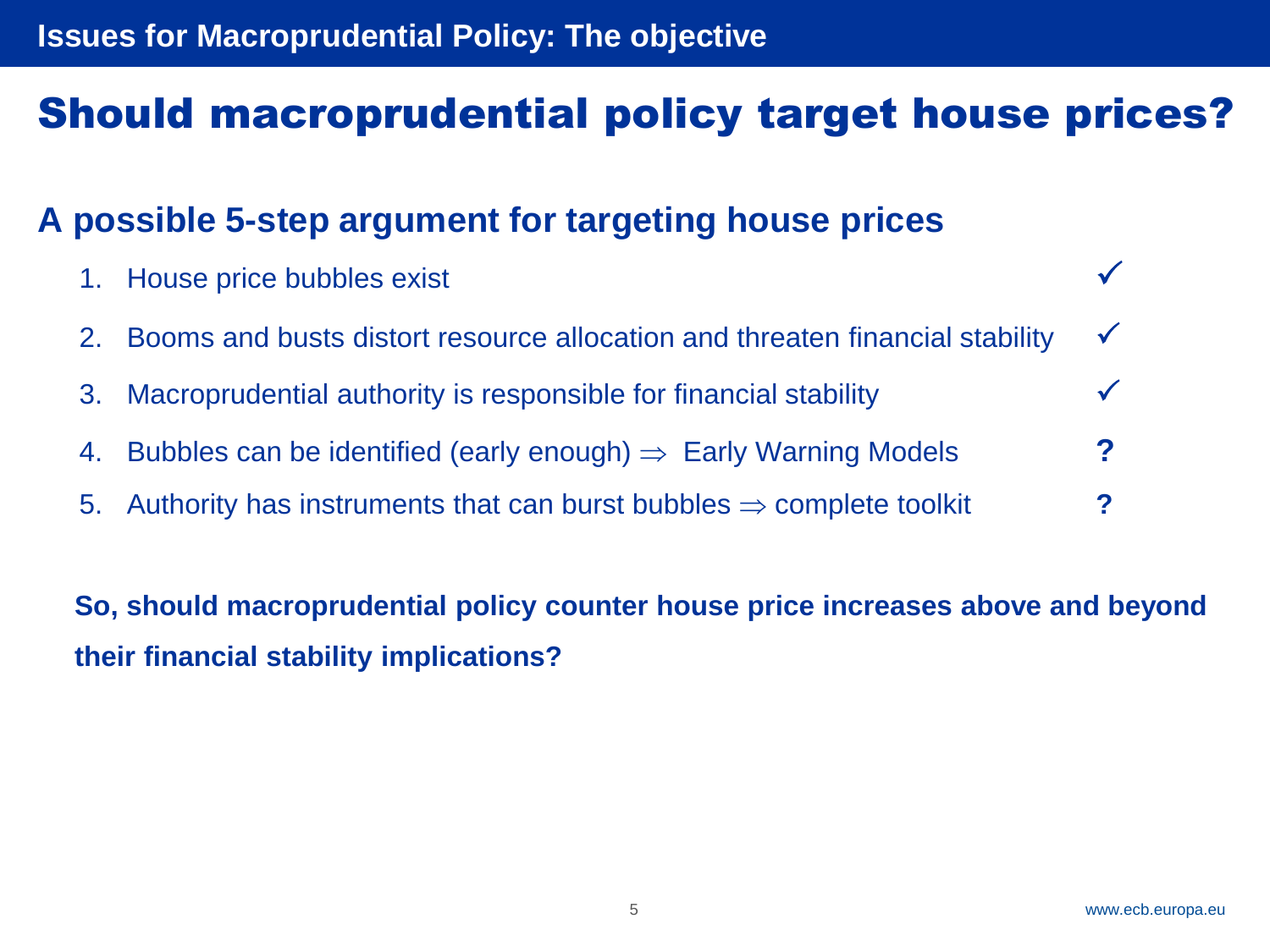- **"Inflation is always and everywhere a monetary phenomenon"** Milton Friedman in *The Counter-Revolution in Monetary Theory* (1970)
- $\Rightarrow$  Monetary policy has the objective of ensuring price stability

- **Is systemic risk always and everywhere a house price inflation phenomenon?**
- $\Rightarrow$  Is the ensuring of house price stability a macroprudential policy objective?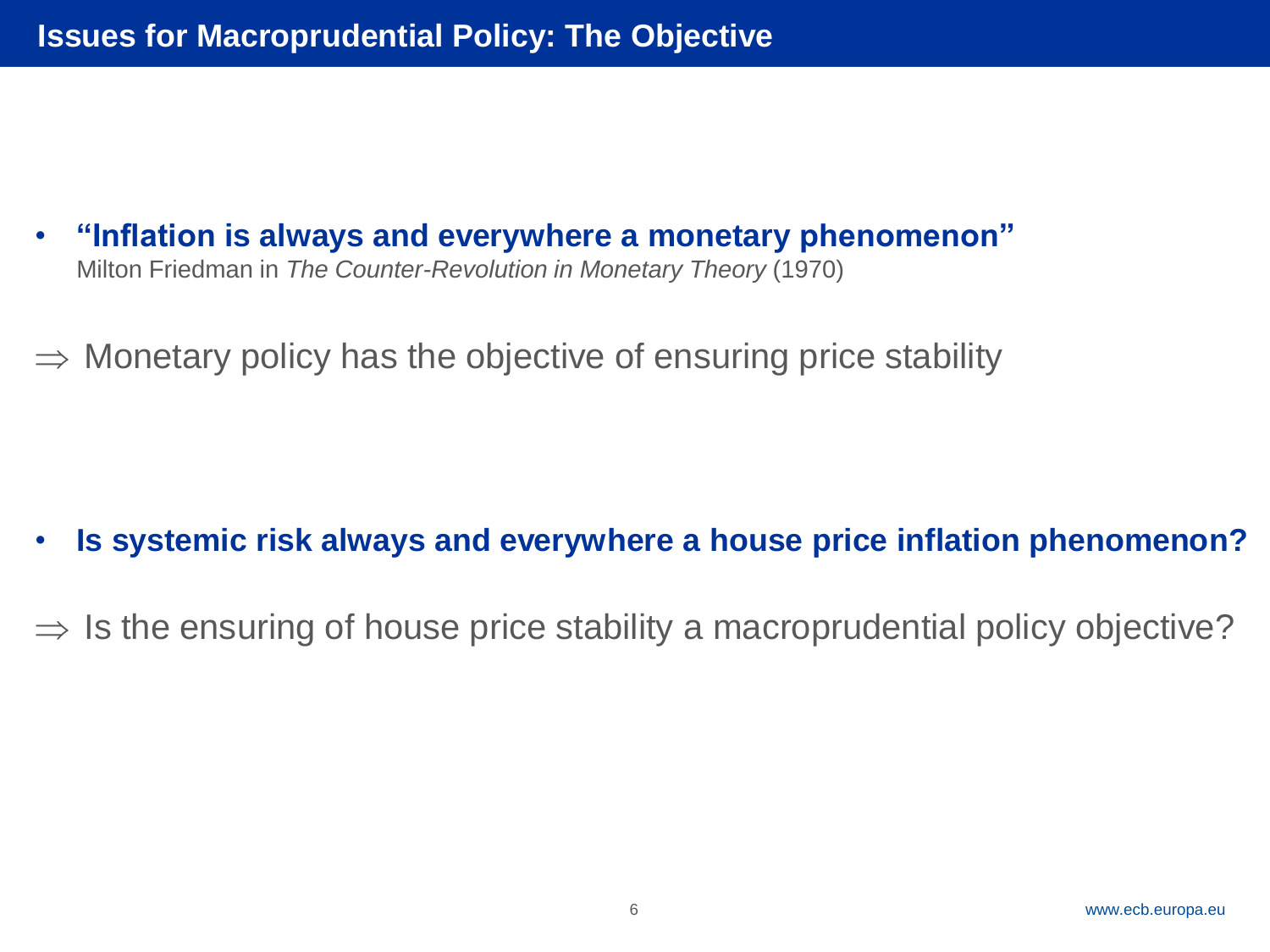# How do house prices contribute to systemic risk?

### **Sources of house price volatility span several policy domains**

- **Productivity shocks**
- **Higher quality housing**
- in construction sector  $\begin{bmatrix} \cdot & \cdot \\ \cdot & \cdot \end{bmatrix}$  **Supply factors** (unlikely to be disruptive)
- **Shifts in preferences**
- **Demographics**
- **Financial innovation**
- **Changing expectations** (e.g. income, risk environment)

(e.g. rural vs. cities) **Demand factors** (relevance to other policy domains)

(relaxing borrower constraints) **financial factors with risks**  $\Rightarrow$  **role for macroprudential** 

Only some drivers of house prices have financial stability relevance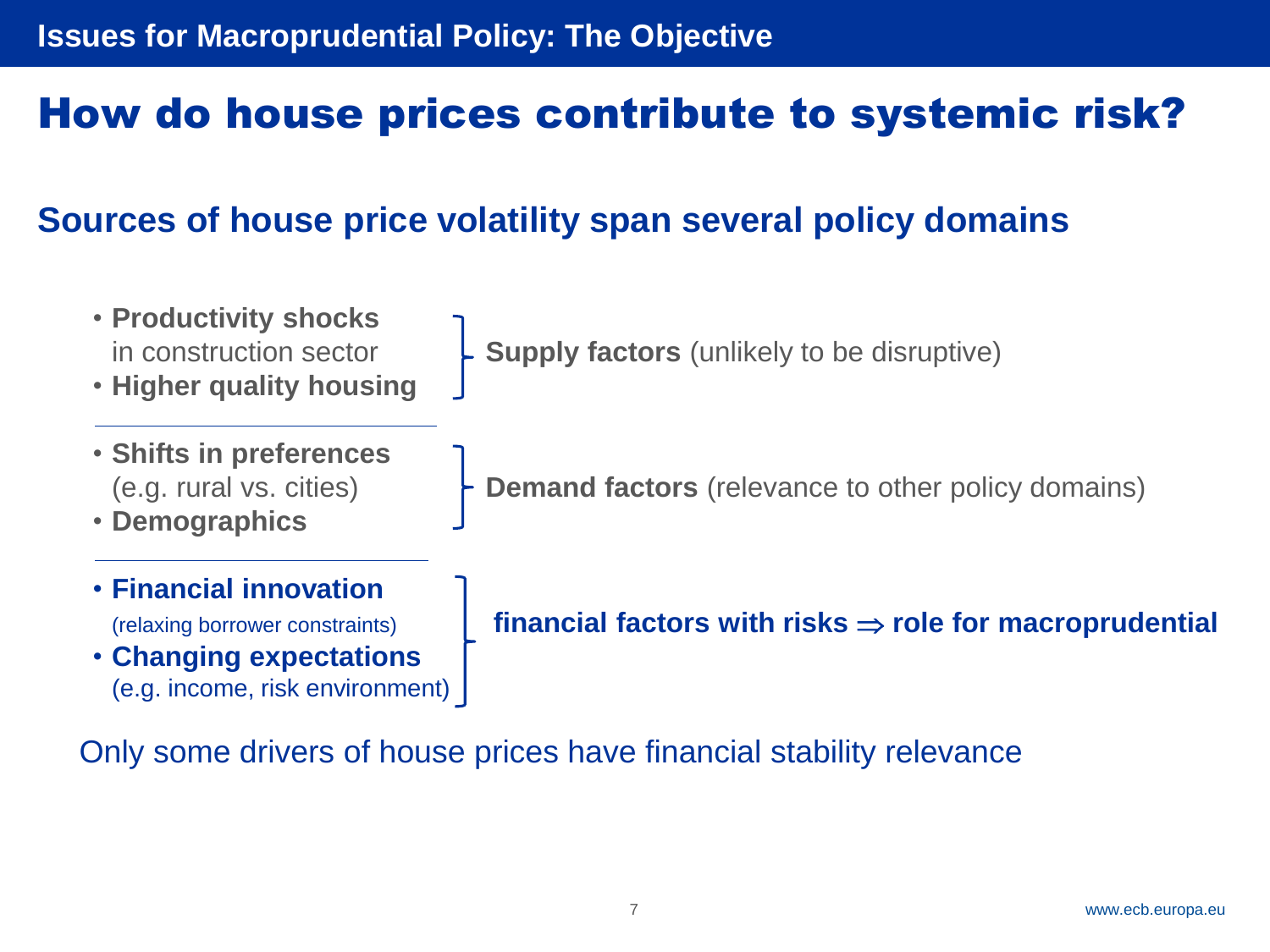### Financial crises rarely occur without credit

*…. "The monetary history of the last four hundred years has been replete with financial crises. The pattern was that investor optimism increased as economies expanded, the rate of growth of credit increased and economic growth accelerated, and an increasing number of individuals began to invest for short-term capital gains rather than for the returns associated with the productivity of the assets they were acquiring. The increase in the supply of credit and more buoyant economic outlook often led to economic booms as investment spending increased in response to the more optimistic outlook and the greater availability of credit, and as household spending increased as personal wealth surged."*

*(Kindleberger, C. P., "Manias, Panics, and Crashes: A History of Financial Crises"* (1978))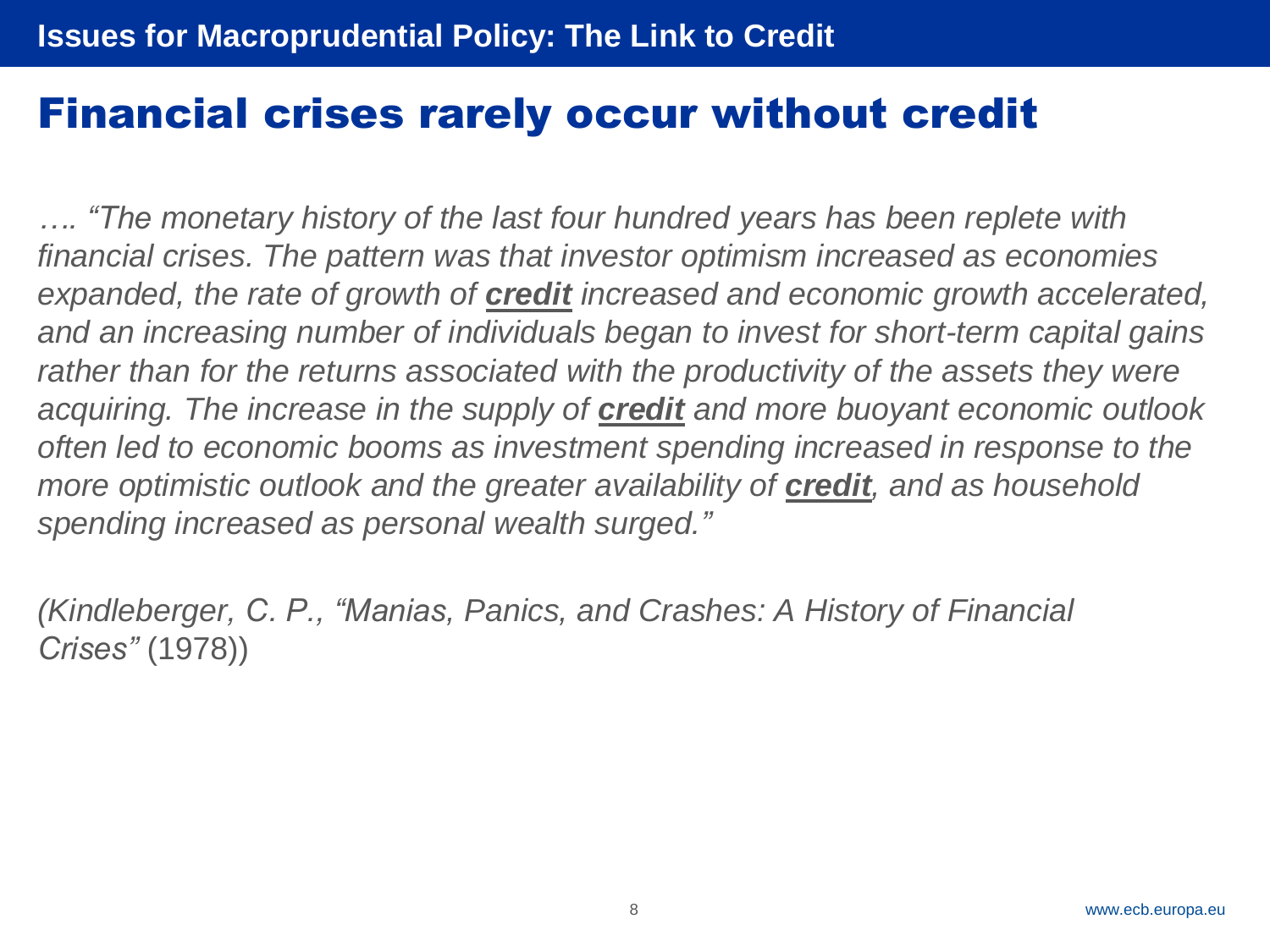# Four types of asset price bubbles

Equity and housing bubbles with and without credit:

 $\Rightarrow$  Type of asset and role of credit makes a difference in recoveries



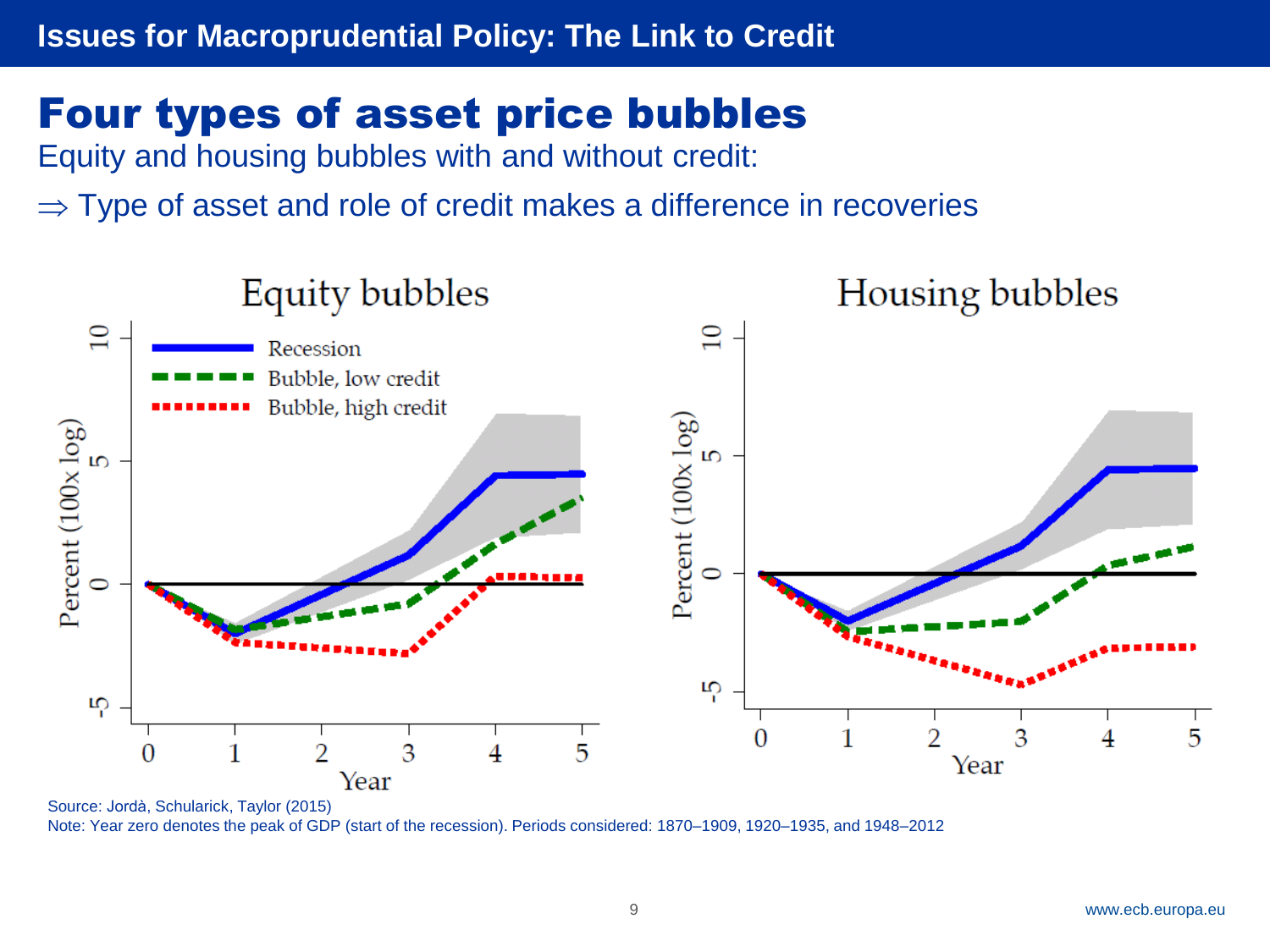# Systemic risks from house prices

#### **Housing as a financial asset: the financial accelerator**

Credit – house price interaction in boom and bust: the financial accelerator amplifies reaction to shocks (Kiyotaki & Moore, 1997, Bernanke, Gertler and Gilchrichst, 1999, Iacoviello 2005)

- **Boom:** cyclical increase in house prices relaxes borrowing constraints for leveraged households
	- $\Rightarrow$  Increase in economy-wide leverage because
		- a. greater possibilities for intertemporal consumption smoothing (rational)
		- b. wealth illusion (non-rational)
- **Bust:** cyclical downturn tightens borrowing constraints and existence of nominal debt contracts triggers defaults

Market pricing of collateral tightens constraints:

- defaults create losses for lenders
- pecuniary externalities generate negative wealth effects to all home owners

 $\Rightarrow$  broad and large effects imply systemic risks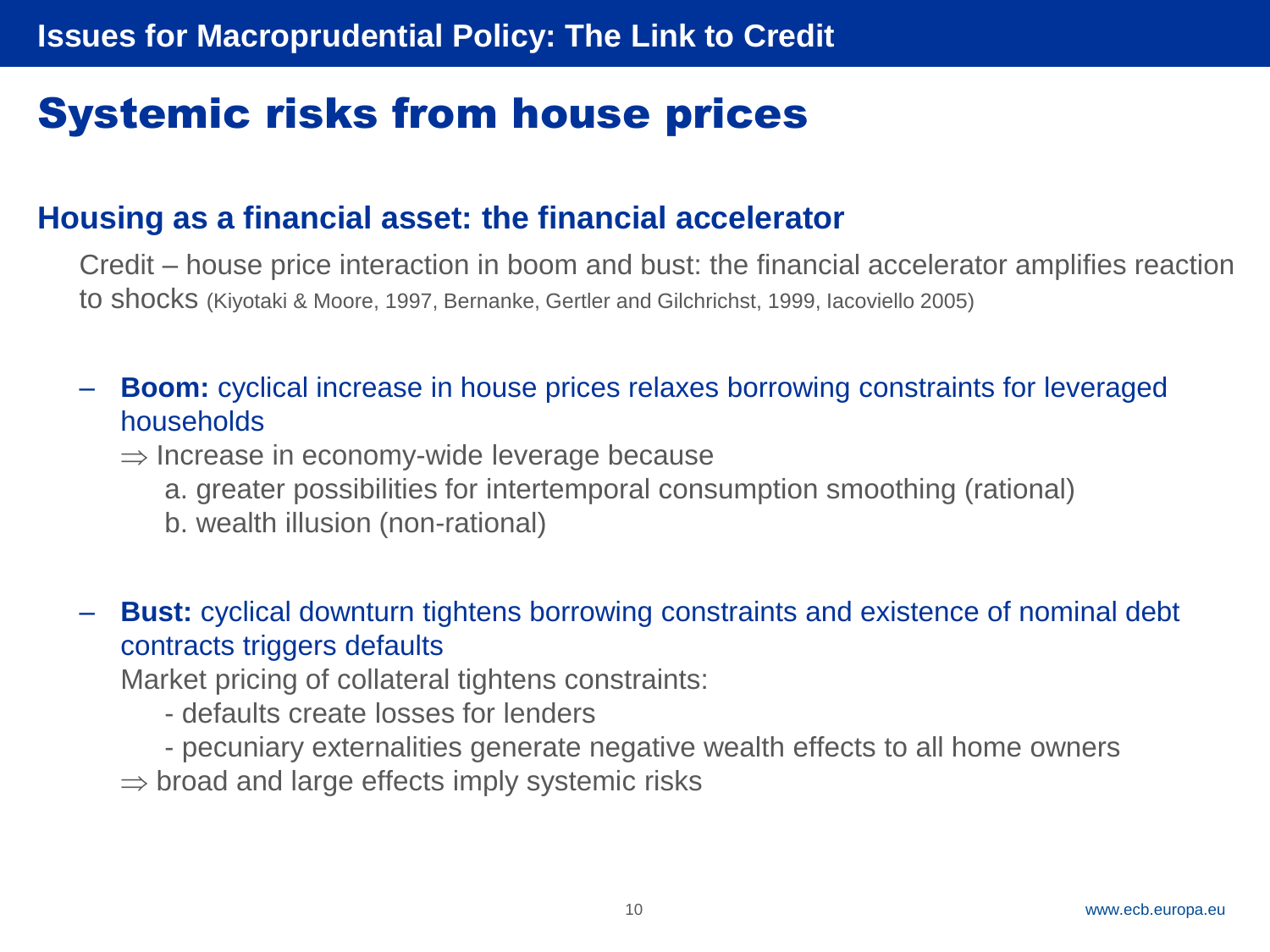### Disentangling house price fundamentals from bubbles

- **Determining fundamental value particularly difficult for housing:** 
	- $-$  **Supply factors**: Shortage of land, long time to build  $\Rightarrow$  disequilibria can last for long
	- **Demand factors**: Adjustments in preferences and demographics are persistent
	- **Financial innovation:** Effects on sustainable indebtedness level difficult to assess
	- **Expectations for outlook:** Wide confidence intervals.

 $\Rightarrow$  **Real estate as collateral amplifies changes in underlying pricing factors** 

#### • **High uncertainty of fundamental value creates risk of type I and type II errors**:

- **Type I:** False warnings of bubbles may be due to e.g. delayed supply adjustment  $\Rightarrow$  Inappropriate policy response stifles housing market unnecessarily
- **Type II:** Missing bubbles ("this time is different", "financial innovation", etc) implies crisis without policy response

 $\Rightarrow$  **Key role for set of monitoring indicators and for early warning models** Alessi and Detken (2014), Lang et al (2015) **Yet, financial crises from asset price booms are hard to predict** (Jorda et. al. (2015))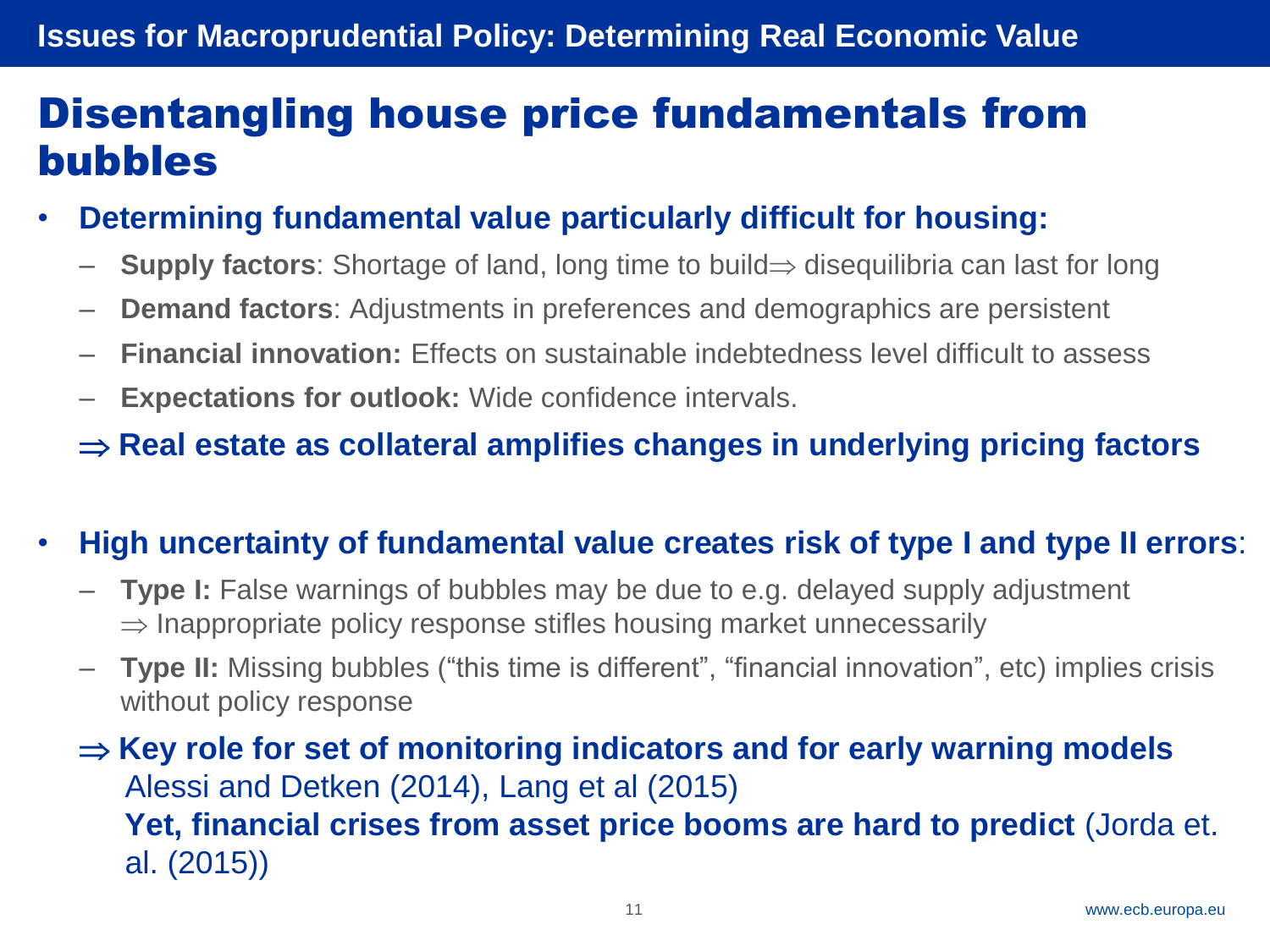# Countering housing market imbalances

### **Choice of the intermediate objective (which variable?)**

### **1. Targeting house prices**

- + : Observable
- : House price level depends on debt levels and risk expectations
- : House price increases can be fundamentally-driven
- $\Rightarrow$  **Risk of Type I/II errors**

### **2. Targeting housing credit**

- + : Observable
- + : Direct link to systemic risk and financial stability (debt sustainability)
- : Debt sustainability dependent on future
- **Targeting financial stability through credit directly counters risks**

**Effectiveness of macroprudential instruments in safeguarding financial stability is tightly linked to the choice of the intermediate objective**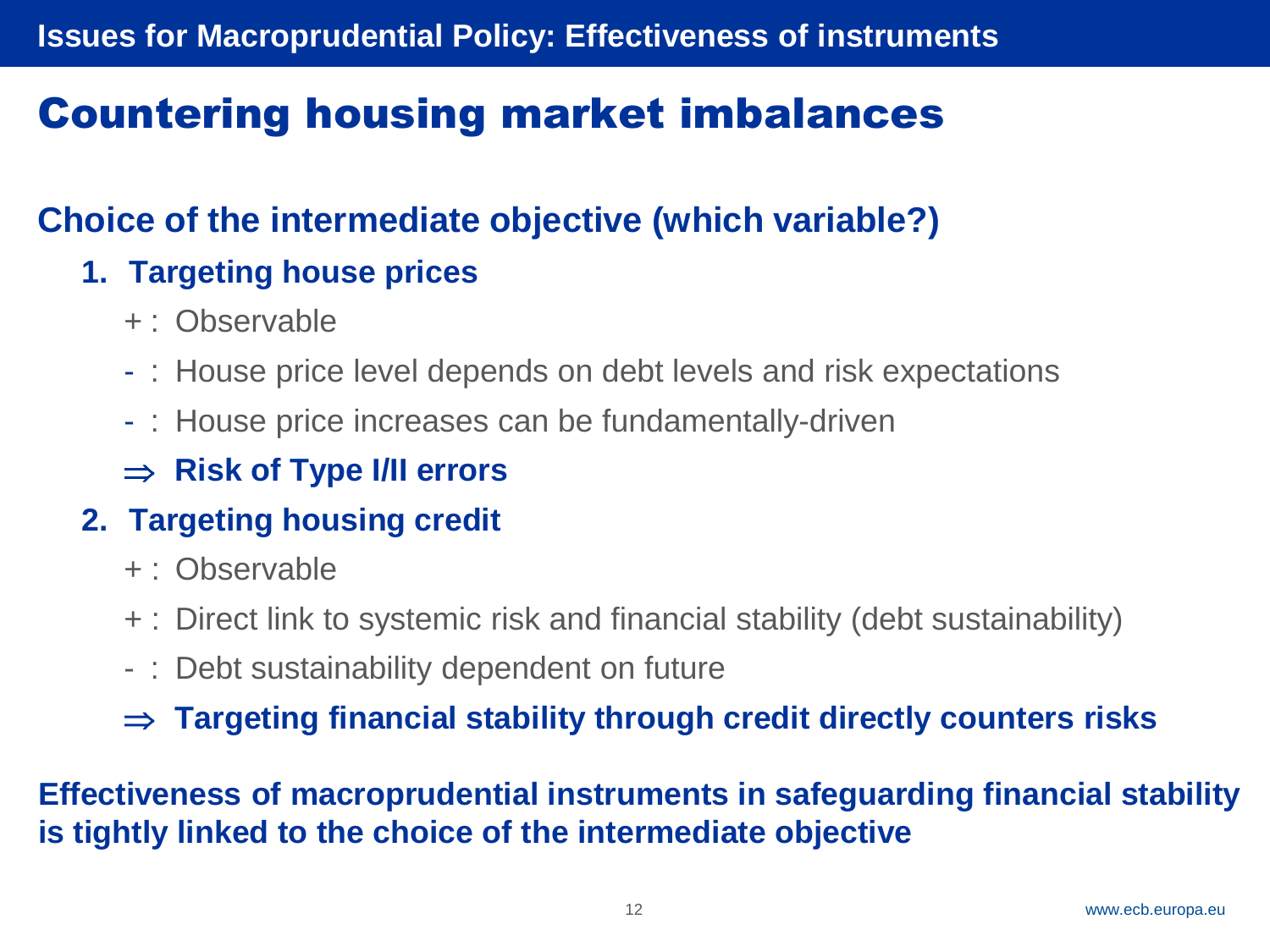#### **Issues for Macroprudential Policy: Effectiveness of Instruments**

# Policy assignment (a thought experiment)

**Assign policies according to effectiveness of achieving objective**

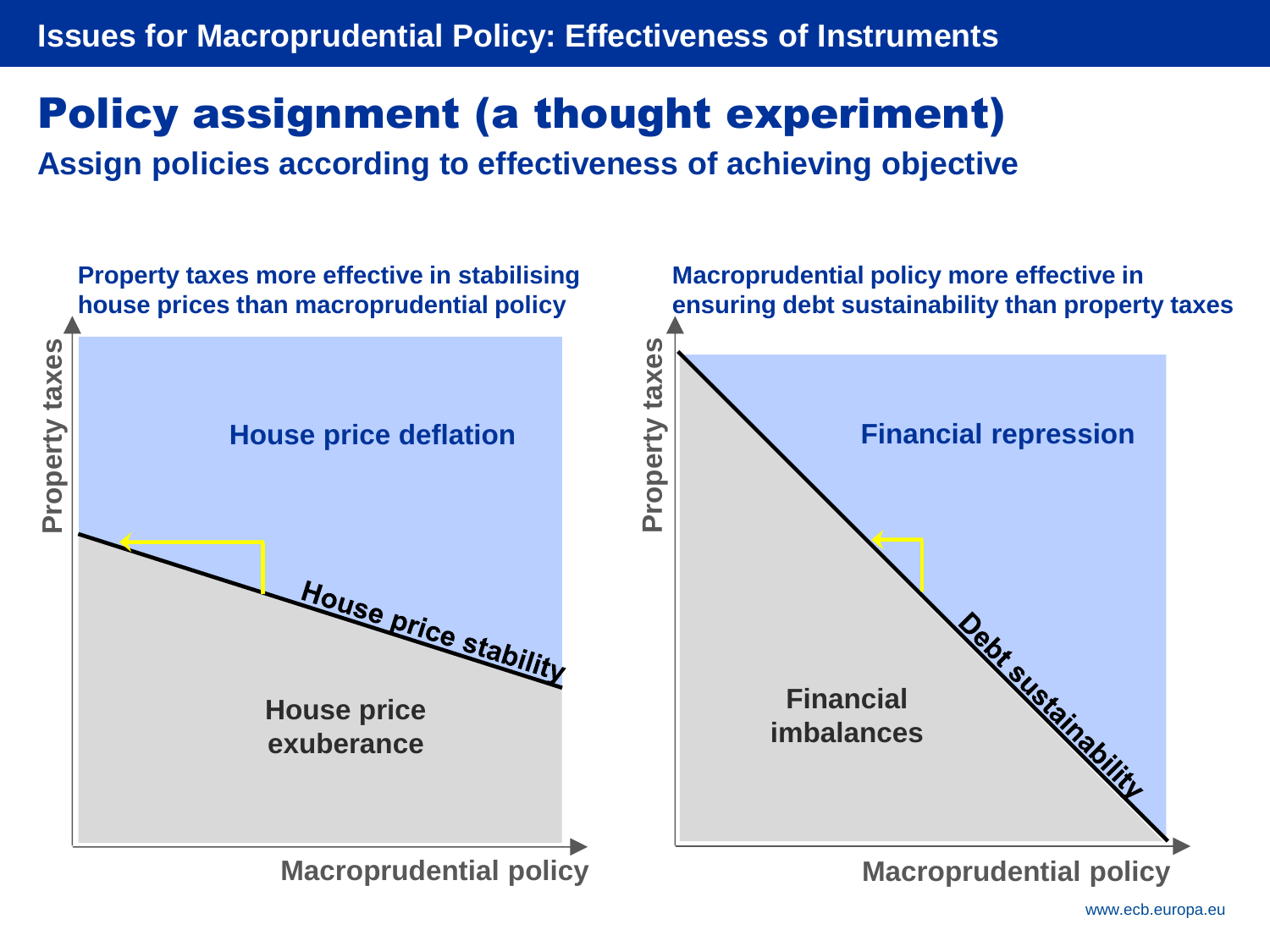### **Issues for Macroprudential Policy: Effectiveness of Instruments**

# Policy assignment (a thought experiment)

**Macroprudential policy better aimed at ensuring debt sustainability** 

- **At A:** Debt is sustainable, but house prices are too high
- At B: House prices stabilize, but at lower levels, with economic contractions  $\Rightarrow$  debt becomes unsustainable
- **Better to aim at C** with more effective assignment: through property taxes

Mutually consistent policies can be achieved at D.

**House price stability and debt sustainability in property tax – macroprudential policy space**

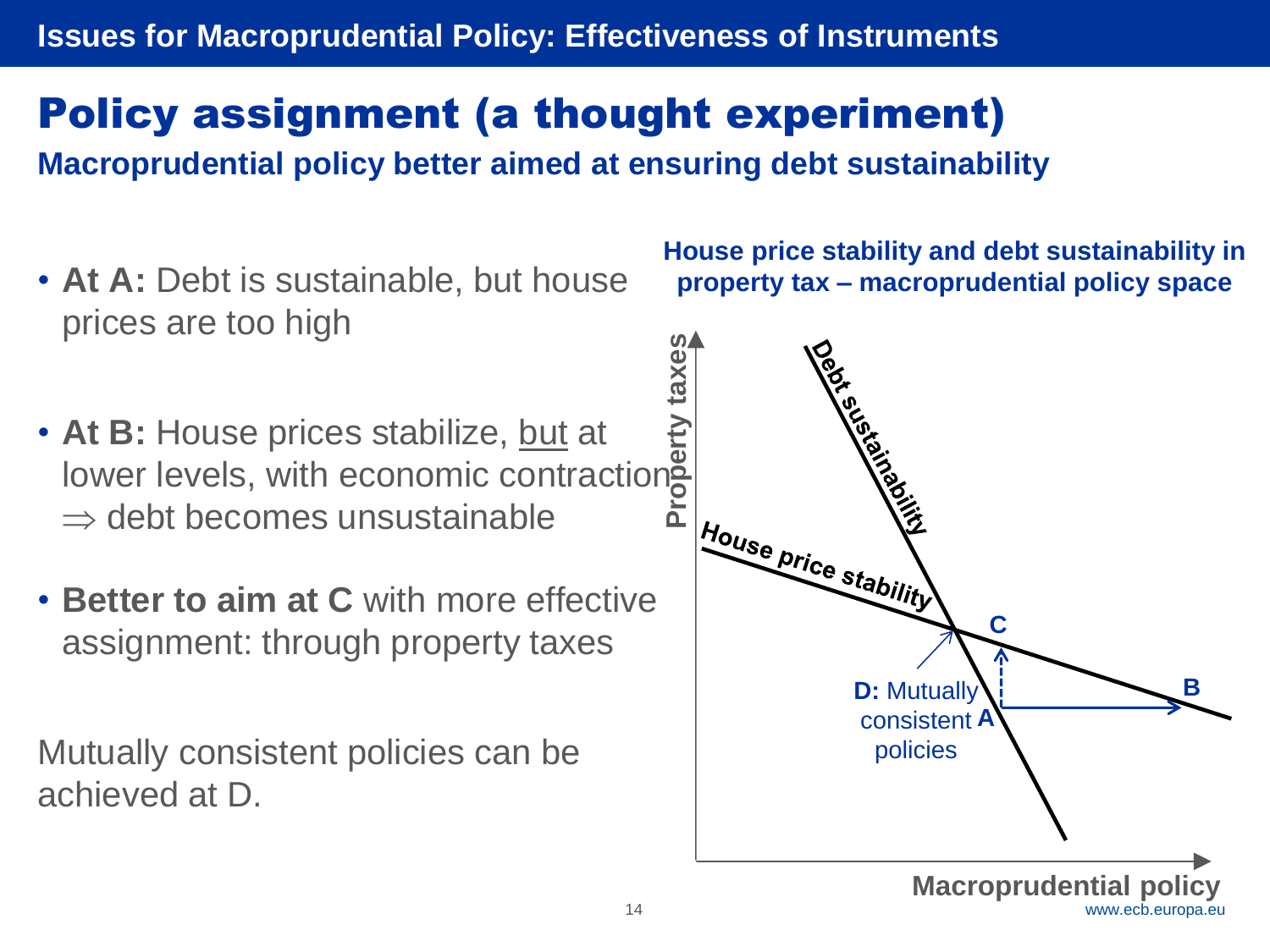### Transmission channels of capital-based tools



Source: CGFS Report "Operationalizing the Selection and Application of Macro-Prudential Instruments", Dec. 2012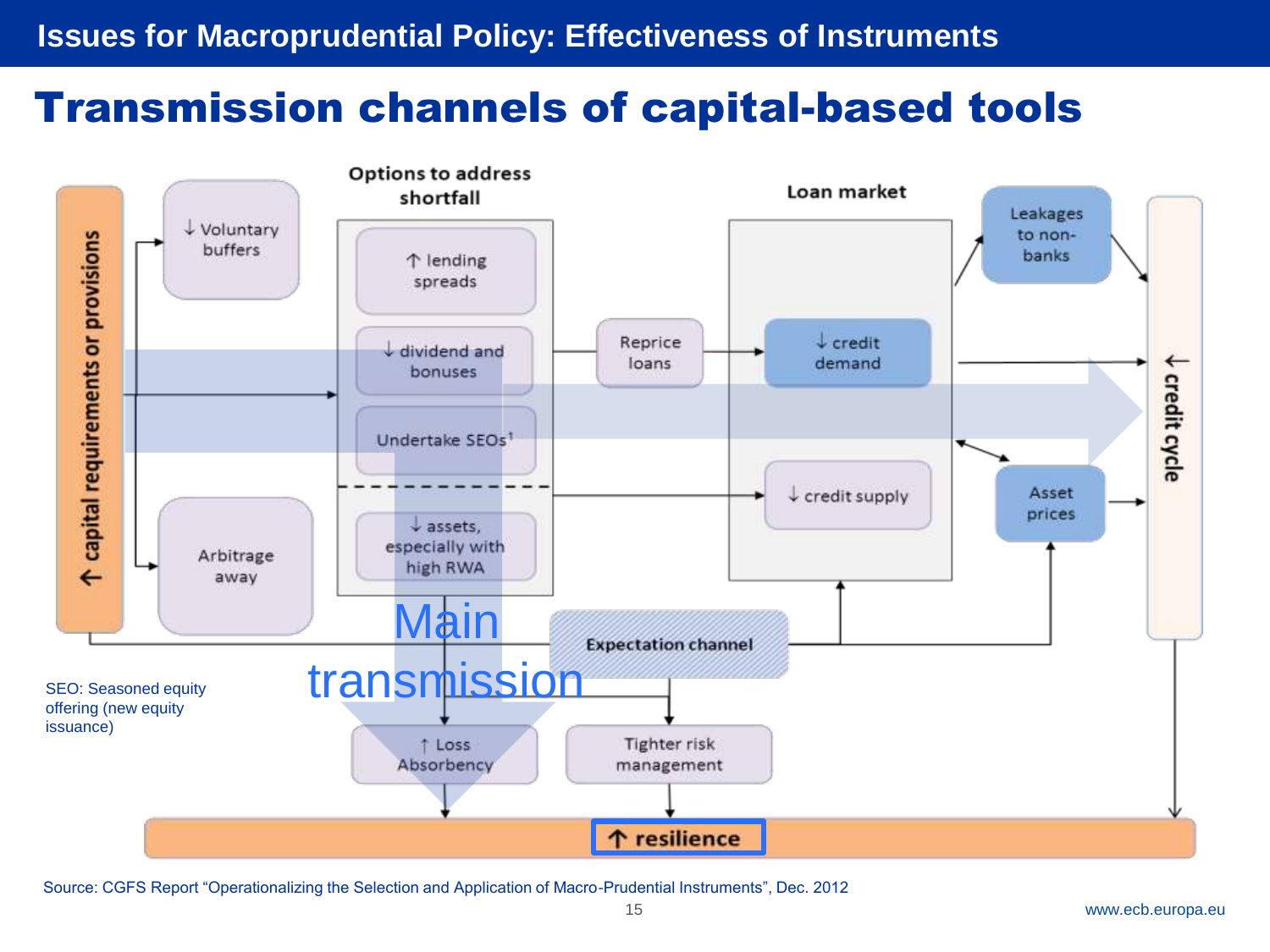### Transmission channels of borrower-based tools



Source: CGFS Report "Operationalizing the Selection and Application of Macro-Prudential Instruments", Dec. 2012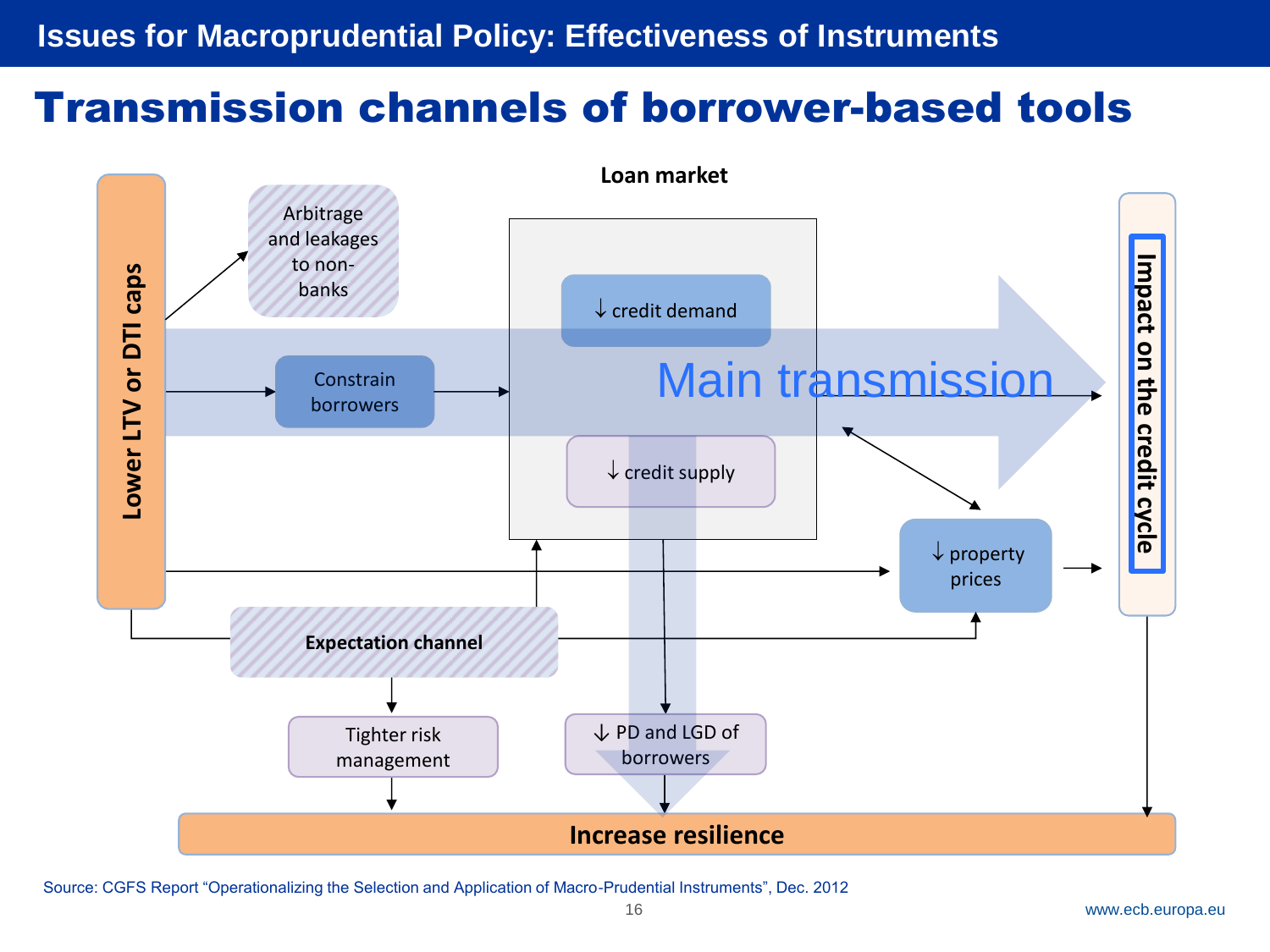# Selection of instruments: empirical evidence

• **Transmission of macroprudential policy on lending**



- Bank-based measures mainly enhance bank resilience
	- **CCyB:** limited impact on real estate / other asset trade-off (Basten & Koch (2015))
	- **Risk-weight add-ons:** limited lending impact Ferrari, Pirovano, Kaltwasser (2016),
	- **LTV-sensitive requirements:** affects high risk/ low risk trade-off
	- **Risk-weight floors:** potentially incentivize high-risk lending
- Borrower-based measures are more effective for credit flows
	- LTV, LTI and DSTI measures limit credit flows (Kuttner & Shim 2013),
	- But effects on real estate prices limited:
		- Kelly et al. 2015 ( $\epsilon$ 1 more available credit raises house prices by 22 cents)
		- Evidence from HK, SG, Korea: LTV caps have a limited impact property prices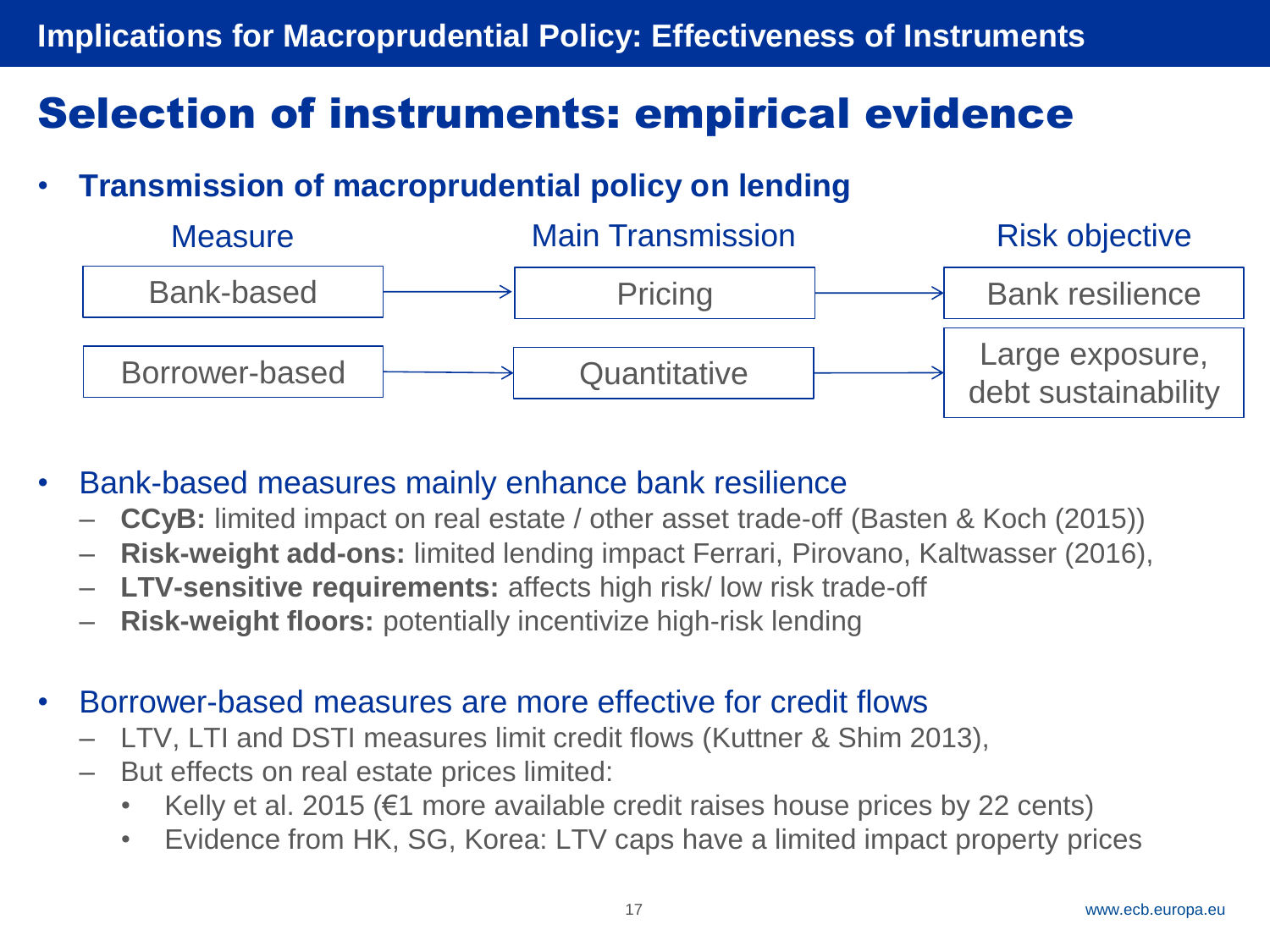- **Not clear that stablising house prices is a macroprudential policy objective – creditless house price booms are possible and are not as costly as house price booms fueled by credit**
- **Even if stable house prices were a macroprudential policy objective, the challenges in assessing fundamental values are great, running the risk of Type I/ Type II errors for policy-making**
- **And, even if house prices were predictable, it is not clear that the macroprudential policy tool-kit contains the most effective instruments for moderating house price booms and busts**
- **Although macroprudential policy may have limited effects on house prices in the long-run, it can still focus on countering systemic risks created by house price booms by ensuring credit growth and leverage are not excessive**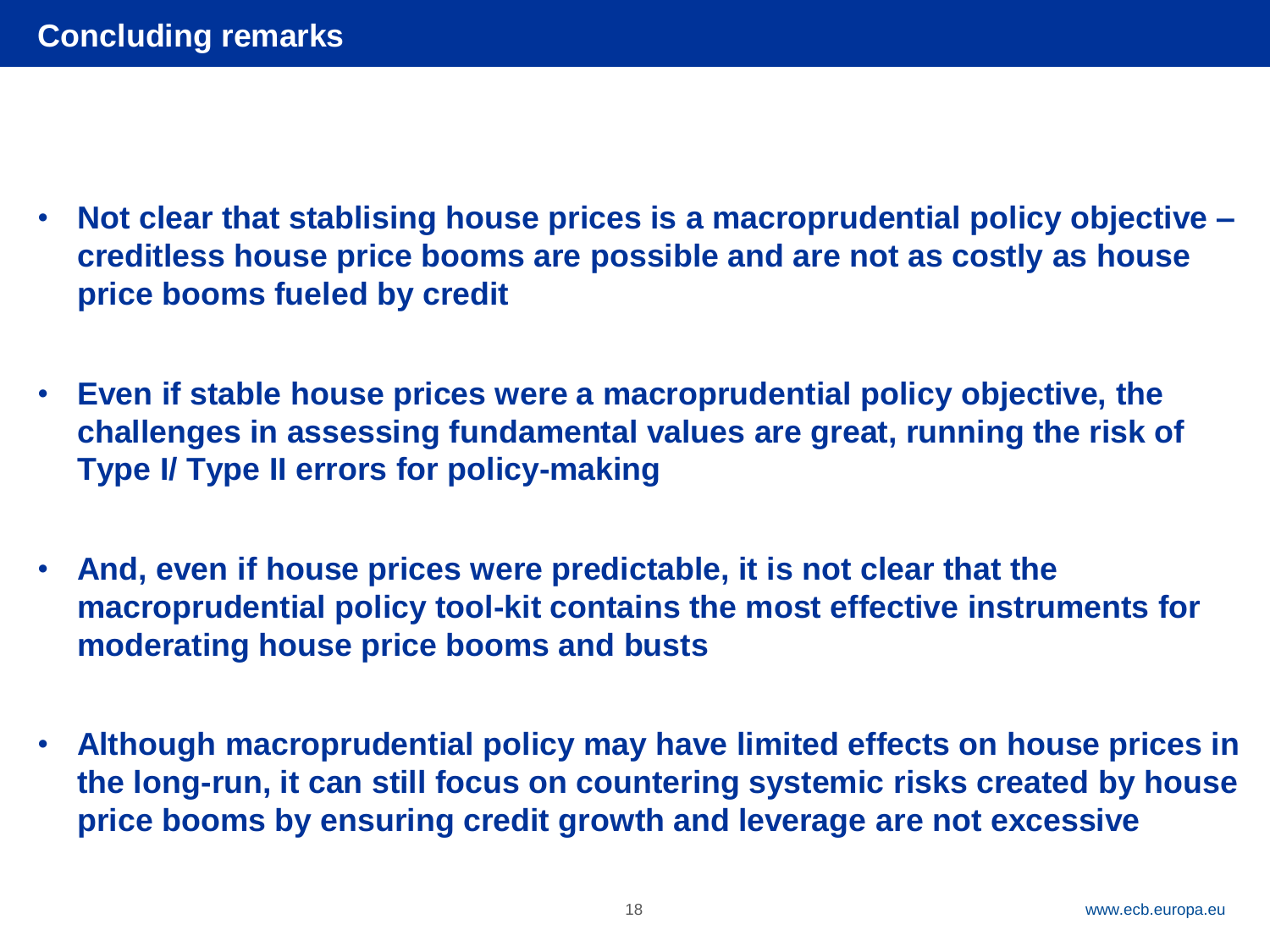#### **References**

- **Alessi, L. and C. Detken** (2011), "Quasi real time early warning indicators for costly asset price boom/bust cycles: a role for global liquidity", European Journal of Political Economy, 27(3), 520-533, September.
- **Blinder, A. S. and Reis** (2005), "Understanding the Greenspan Standard", CEPS Working Paper No. 114, presented at Federal Reserve Bank of Kansas City symposium in Jackson Hole, WY.
- **Basten, C. and C. Koch** (2015), "Higher Bank Capital Requirements and Mortgage Pricing: Evidence from the Countercyclical Capital Buffer (CCB)", BIS Working Papers No 511.
- **Cecchetti, S. G.** (2000), "Asset Prices and Central Bank Policy", Centre for Economic Policy Research.

**Committee on the Global Financial System** (2012), "Operationalising the Selection and Application of Macro-Prudential Instruments", December.

**Friedman, M.** (1970): "The Counter-Revolution in Monetary Theory"

**Greenspan (2002)**, "Economic volatility", speech presented at Federal Reserve Bank of Kansas City symposium in Jackson Hole, WY.

- **Jordà, O, M.. Schularick, A. M. Taylor** (2015): "Leveraged Bubbles", Journal of Monetary Economics, Vol 76, pp S1–S20
- **Ferrari, S., M. Pirovano and P. R. Kaltwasser** (2016), "Systemic risk, macroprudential policy, bank capital requirements, real estate," Working Paper Research 306, National Bank of Belgium.
- **Kelly, R. & F. McCann and C. O'Toole** (2015), "Credit conditions, macroprudential policy and house prices," Research Technical Papers 06/RT/15, Central Bank of Ireland.

**Kindleberger, C. P.** (1978), "Manias, Panics, and Crashes: A History of Financial Crises"

- **Lang, J. H., T. Peltonen and P. Sarlin (2015),** "A Framework for Early-Warning Modeling with an Application to Banks", mimeo
- **Kuttner, K. N. and I. Shim (2013)**, "Can Non-interest Rate Policies Stabilise Housing Markets? Evidence from a Panel of 57 Economies", BIS Working Paper No 433.
- **Schinasi, G. J.** (2004), "*Defining Financial Stability*", IMF Working Paper 04/187.
- Svensson, L. E. O. (2017), "Cost-Benefit Analysis of Leaning Against the Wind : Are Costs Larger Also with Less Effective Macroprudential Policy?" CEPR Discussion Paper DP11739
- **Wong, E., T. Fong, K. Li and H. Choi** (2011) "Loan-to-value ratio as a macro-prudential tool Hong Kong's experience and cross-country evidence" Hong Kong Monetary Authority Working Paper 01/2011 19